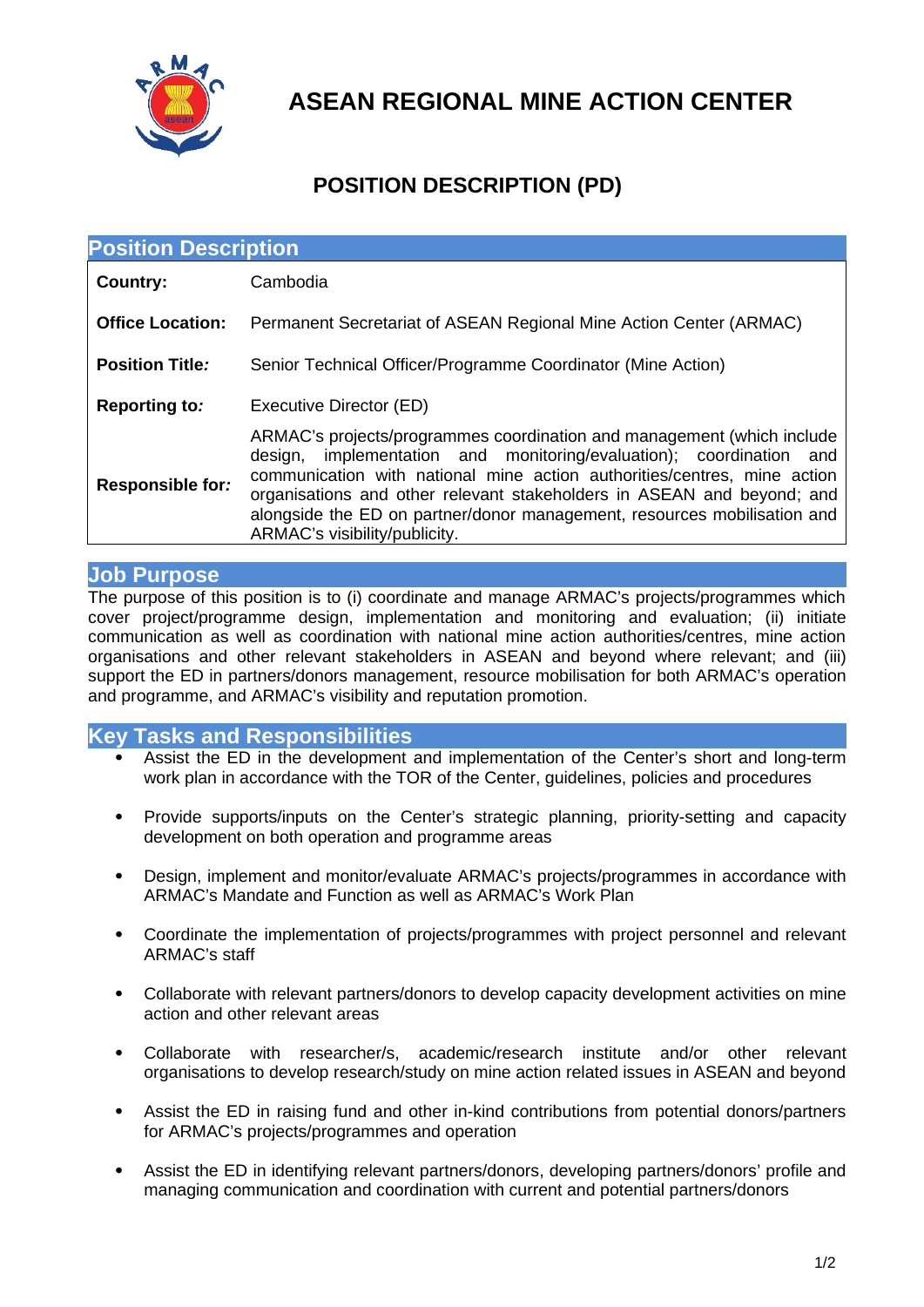- Communicate and coordinate with national mine action authorities/centres, mine action organisations and other relevant stakeholders including experts, academic/research institutions, etc. in ASEAN and beyond for any prospective cooperation
- Undertake missions to fields and/or relevant events to assess and study mine action programmes in ASEAN and beyond where inquired and relevant
- Provide substantive and technical programme support/inputs to the ASEAN Member States when inquired and relevant
- Assist the Permanent Secretariat (PS) in the arrangement of the Steering Committee Meeting and other meetings including the preparation of the summary record of the meeting when relevant
- Assist the PS in the preparation of the monthly, quarterly and annual report of both ARMAC's operation and programmes

| <b>Qualifications</b>                                                                                                                                                                                                       |              |           |  |
|-----------------------------------------------------------------------------------------------------------------------------------------------------------------------------------------------------------------------------|--------------|-----------|--|
| <b>Education:</b>                                                                                                                                                                                                           | Required     | Preferred |  |
| Minimum of Bachelor Degree or equivalent in international relations, political or<br>social sciences, management, public administration or other related fields                                                             |              |           |  |
| Knowledge of Mine Action including Pillars of Mine Action, International Mine<br>Action Standard/Law/Treaty/Convention and/or other relevance i.e. regionalism<br>and international/regional political-security cooperation |              |           |  |
| Certification on project cycle/management                                                                                                                                                                                   |              | ✓         |  |
| Certifications on mine action related capacity building <i>i.e.</i> trainings                                                                                                                                               |              |           |  |
| <b>Experience and skills:</b>                                                                                                                                                                                               |              |           |  |
| Minimum of 3-year experience in mine action and/or other relevant sector                                                                                                                                                    | $\checkmark$ |           |  |
| Minimum of 3-year experience working with Government/Public Sector, ASEAN<br>mechanism/processes, Inter-governmental Organisation and/or Civil Society<br>Organisations/Non-Governmental Organisations,                     |              |           |  |
| Minimum of 3-year experience in programme design, implementation,<br>monitoring and evaluation                                                                                                                              |              |           |  |
| Experience in partner/donor management                                                                                                                                                                                      |              | ✓         |  |
| Have the necessary and relevant background and understanding in<br>international and regional cooperation/mechanism and diplomacy                                                                                           |              | ✓         |  |
| Good interpersonal, negotiation and communication skills, including experience<br>in cross-cultural and international working environment                                                                                   |              |           |  |
| Excellent communication skills in English (both oral & written)                                                                                                                                                             |              |           |  |
| <b>Technical Competencies:</b>                                                                                                                                                                                              |              |           |  |
| Good understanding of project cycle and relevant project/programme<br>management tools and methodology                                                                                                                      | ✓            |           |  |
| Good understanding of aspects of mine action and fundamental concepts of<br>other relevant disciplines                                                                                                                      | ✓            |           |  |
| Good understanding of ASEAN mechanism/processes                                                                                                                                                                             | ✓            |           |  |
| Sound understanding of humanitarian assistance                                                                                                                                                                              |              | ✓         |  |
| Good interpersonal, negotiation and communication skills, including experience<br>in cross-cultural and international working environment                                                                                   |              |           |  |
| Excellent communication skills in English (both oral & written)                                                                                                                                                             |              |           |  |
| <b>Functional Competencies:</b>                                                                                                                                                                                             |              |           |  |